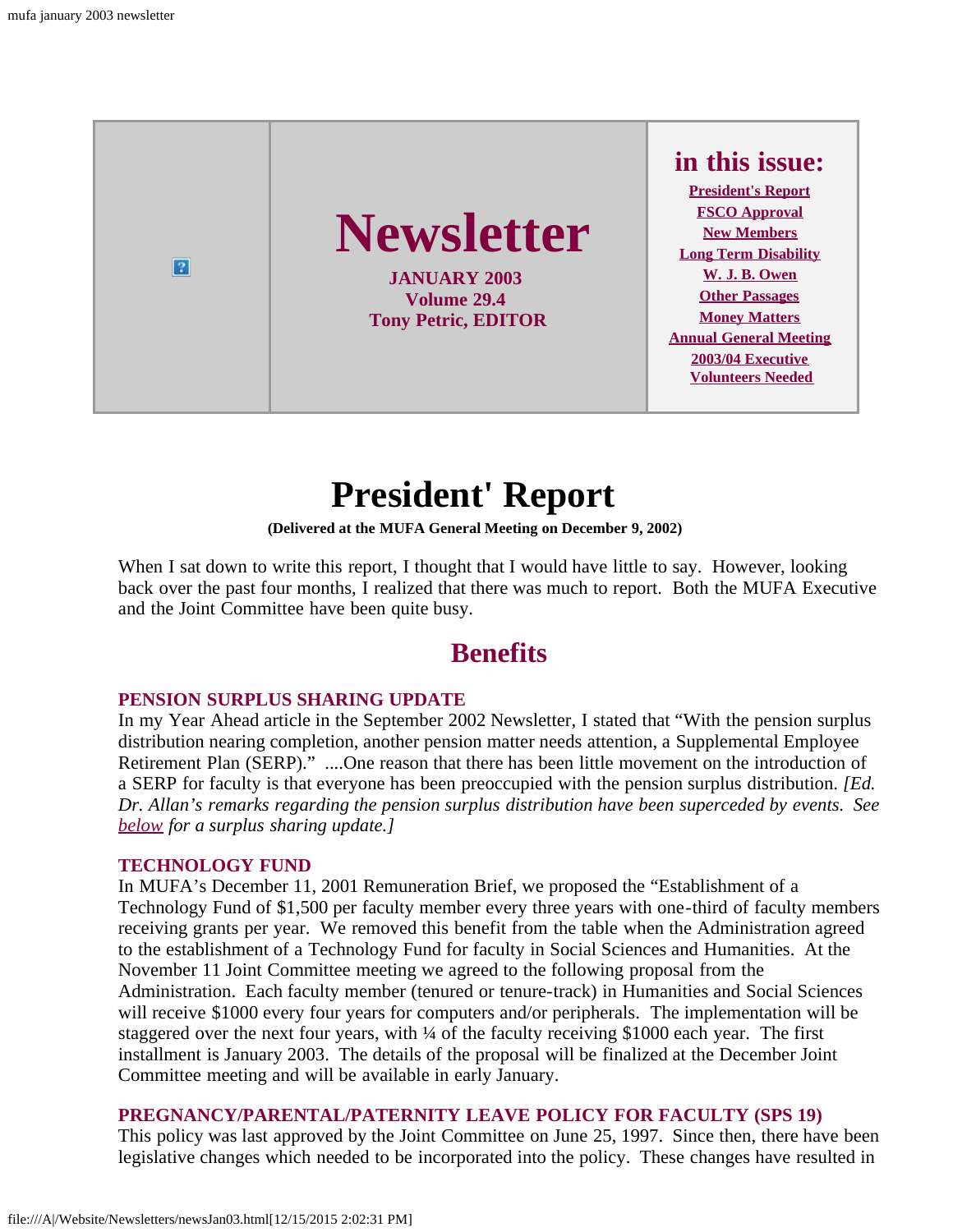enhanced benefits. A revised policy was approved by the Joint Committee in October. The revised policy is on the agenda of the next Board meeting on December 12. *[Ed. The policy was approved by the Board.]*

## **Policies — Revised and New**

### **GUIDELINES FOR THE IMPLEMENTATION OF LOAD TEACHING IN PART-TIME DEGREE STUDIES**

Many years ago, part-time and full-time degree studies were integrated, resulting in this policy being approved by Senate in 1972. It is this policy that specifies the trade-off between day, evening, and summer teaching. The policy, including its name, was badly outdated. The Joint Committee made a number of changes to the policy, some editorial, others more substantial. The revised policy is now before the Senate Committee on Appointments. *[Ed. The policy was approved at the December 11 Senate Meeting.]*

### **MEMORANDUM OF AGREEMENT REGARDING THE TEACHING OF DAY CLASSES AND TEACHING IN THE TWILIGHT [5:30-6:20 PM] HOUR**

This Memorandum had expired. It was renewed, with some revision, in the Joint Committee in September.

### **AD HOC COMMITTEE TO ADVISE ON POLICY MATTERS CONCERNING PERSONAL PRIVACY AND THE CONFIDENTIALITY OF ELECTRONIC COMMUNICATION AND VIDEO SURVEILLANCE FOR CP/M FACULTY**

Tom Davison, in his Report to the General Meeting on January 16, 2002, had a section on Work Completed. He included this *Ad Hoc* Committee in that section. He noted that this Committee was mentioned as a "to do" in Les King's report to the membership in January 1999. Tom was a little premature in including this Committee under work completed. While the Committee had been struck at that time, its report was just received by the Joint Committee.

## **Little J Committees**

The Senate Committee on Appointments recently approved the terms of reference for two joint committees with MUFA.

### **JOINT FACULTY ASSOCIATION/SENATE COMMITTEE TO INVESTIGATE TEACHING APPOINTMENTS**

The yellow document specifies that the maximum term of a Contractually Limited Appointment (CLA) is normally six years. This six-year maximum is frequently extended. Also, there appears to be an increase in the number of renewals of CLAs which are shorter than one year. These matters, as well as others, are included in the terms of reference of this joint committee.

### **JOINT FACULTY ASSOCIATION/SENATE COMMITTEE TO INVESTIGATE A UNIVERSITY HEARINGS COMMITTEE**

The task before this Committee is to investigate the feasibility of forming a University Hearings Committee or Board that would hear and adjudicate appeals and grievances related to issues that affect faculty and librarians. If established, this Board would replace the appeals tribunals and boards in the following policies: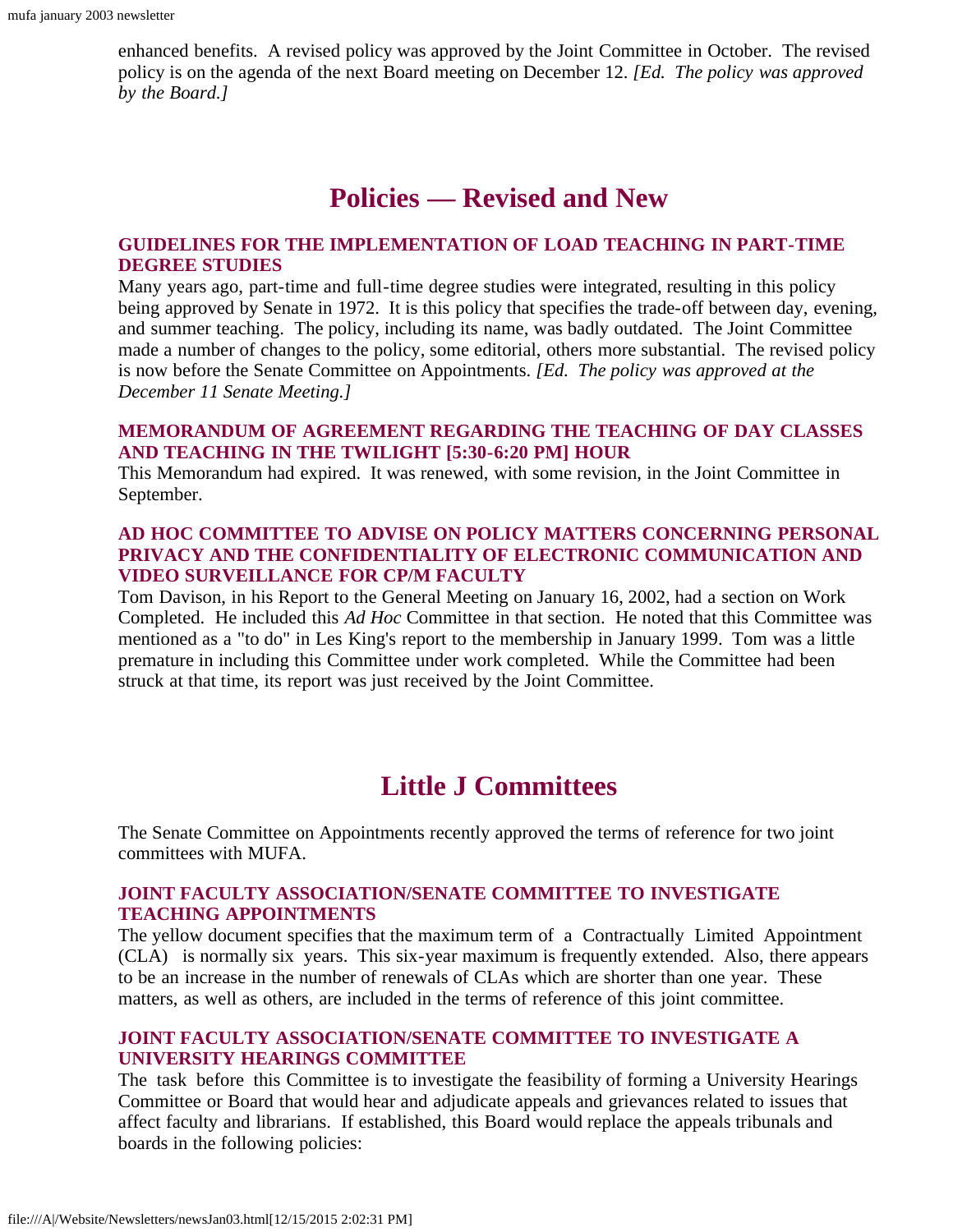Tenure and Promotion Policy Code of Conduct for Faculty Statement on Consulting Policy and Procedures Faculty General Grievance Policy Librarian Grievance Policy

### **Luncheons**

In September, Phyllis suggested to the Executive that MUFA might like to institute a practice of inviting new appointees to lunch. This suggestion was received with enthusiasm. Two or three times a month, I and another member of the Executive take a group of 4 - 6 new faculty to lunch. These lunches have been the highlight of my term thus far. The calibre of our new appointees is truly outstanding. They are bright, enthusiastic, and interesting. The only negative aspect of this endeavour, is the upward movement in my weight.

<span id="page-2-0"></span>I am fortunate to have a dedicated and enthusiastic Executive. I thank them for their support and commitment. Finally, I want to acknowledge Phyllis and Kelly. My job would be impossible without them.

*Lorraine Allan*

<span id="page-2-1"></span>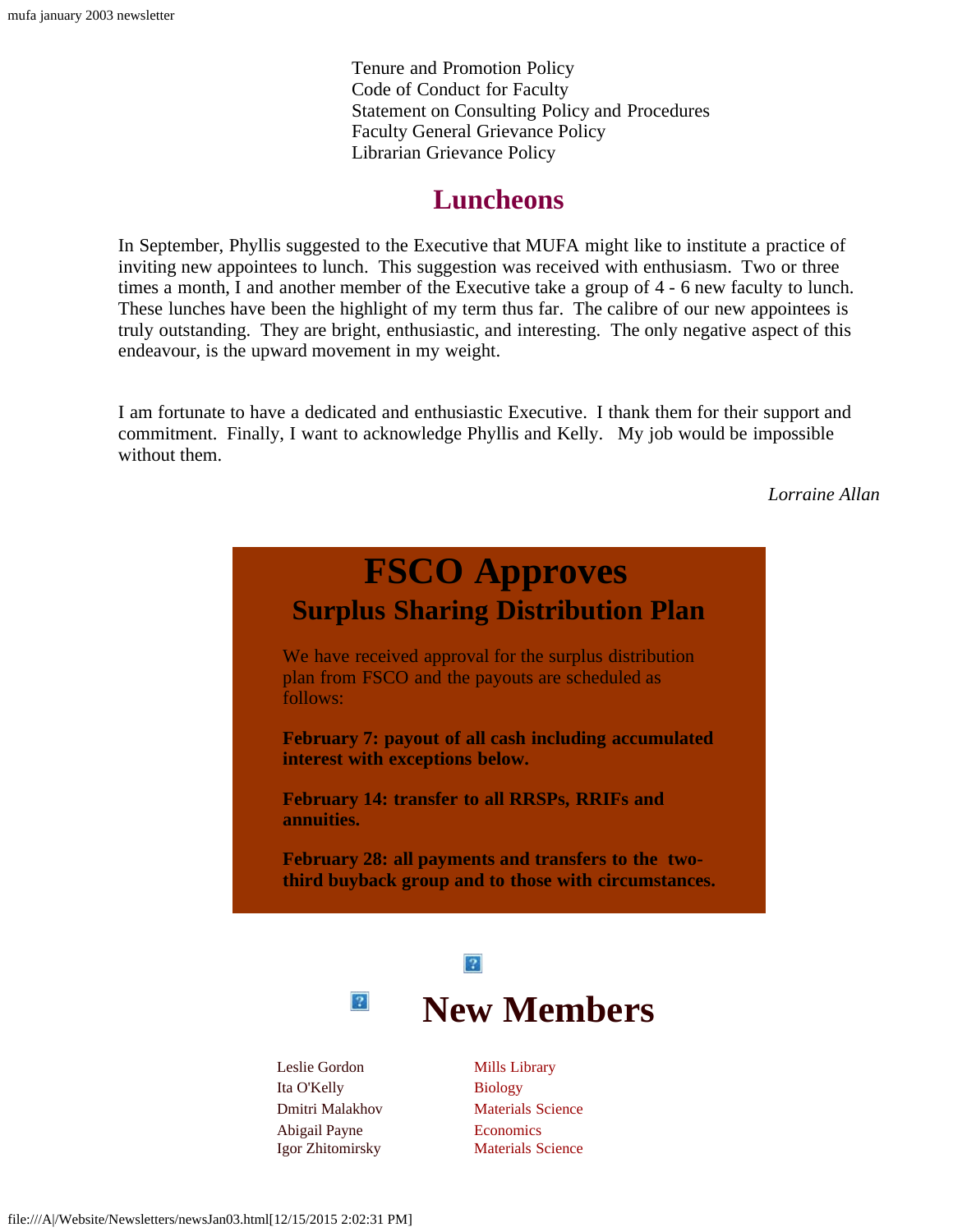# **McMaster Family Practice Unit to Offer Primary Care Services to New Appointees**

During the summer, MUFA was contacted by a new faculty member who had just moved to the Hamilton area and was frustrated in his efforts to find a family doctor. In response, MUFA President, Lorraine Allan, met with Peter George to convey the Executive's belief that it was important that the University help new faculty find health care for themselves and their families. President George consulted with the Dean & Vice-President (Health Sciences) and the Unit Director of the McMaster Family Practice who agreed to provide primary care services for new faculty members. Information regarding the Family Practice Unit will be communicated to new faculty members when they sign in with the Human Resources Department.

# <span id="page-3-0"></span>**Need to Know: Your Benefits Long Term Disability (LTD)**  $\overline{2}$ **LTD is a mandatory programme for all eligible teaching staff and librarians. The full premium for these Plans is paid by the members with their after-tax dollars. As such, all benefits payable under the Plans are non-taxable. Nonclinical faculty members and staff members pay \$1.12 per \$100 of salary (an 8% Provincial Sales Tax applies to all premiums paid to employee benefit plans). Subject to satisfactory medical evidence, benefits become payable once the period of 'Salary Continuance' ends. During the period a member is receiving LTD benefits, normal coverage under other benefit programmes such as the Major Medical, Dental, and Life Insurance programmes are continued. In addition, members continue to accrue**

 $|2|$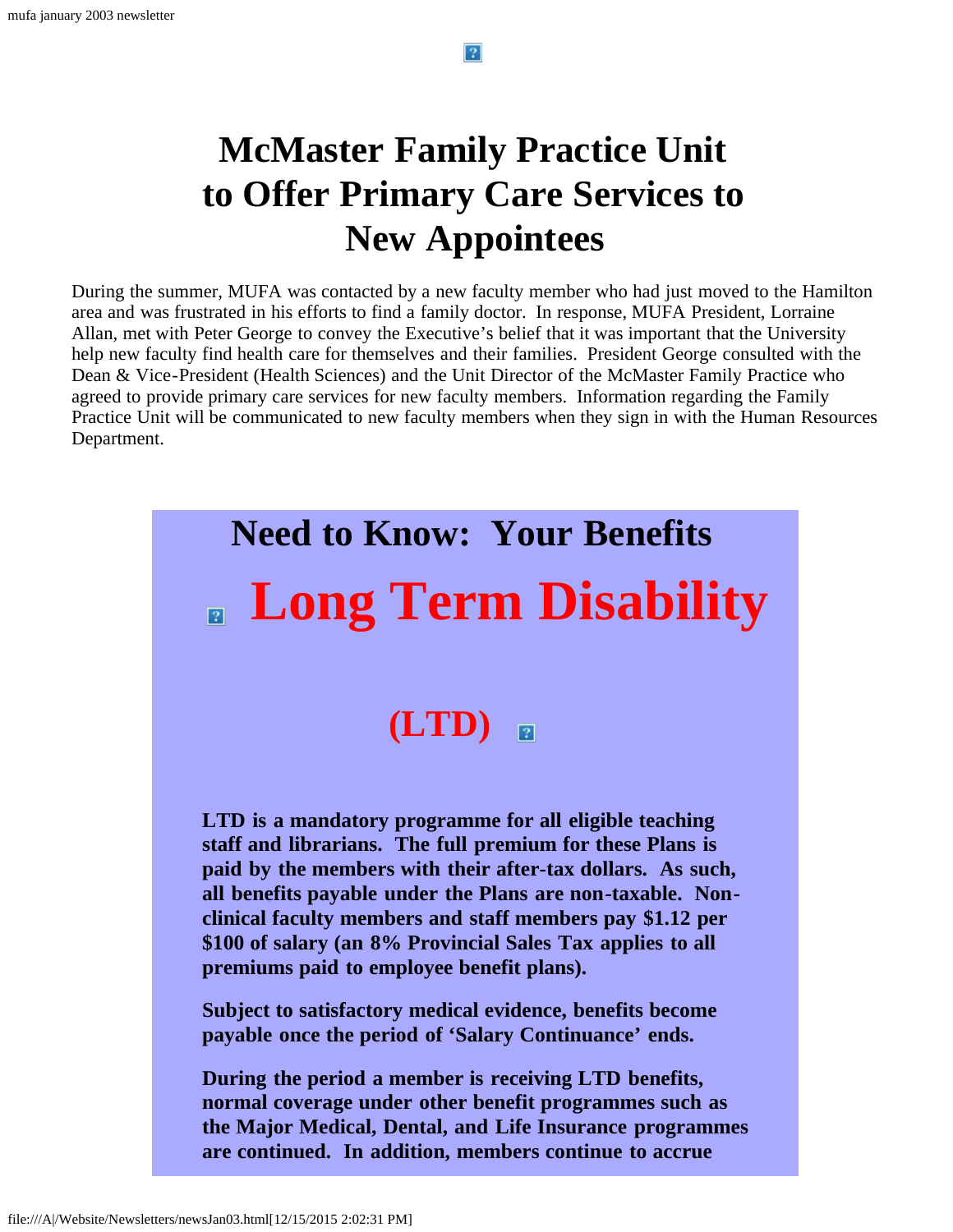**pension benefits during such a period.**

**Benefits under the LTD Plans will be reduced by the amount(s) of disability payments that an individual receives from the Canada Pension Plan, Workers' Safety and Insurance Board, other group LTD plans, other employer plans (due to the same or subsequent disability), any retirement plan, or as a result of government legislation pertaining to a contract of motor vehicle insurance or to the Criminal Injuries Compensation Act.**

**For non-clinical faculty and librarians, the benefit is provided through Sun Life and is calculated as 75% of net income to a maximum benefit of \$7,000 per month. Benefits are payable for up to 24 months if the individual is incapable of performing his/her own occupation or up to the Normal Retirement Date if she/he is unable to perform the duties of any occupation.**

**Net income for Plan purposes is total income from McMaster less premiums to EIC, CPP and income tax payments based on the assumption that all members have dependent spouses.**

<span id="page-4-0"></span>**Warwick Jack Burgoyne Owen Professor Emeritus, English 1916-2002**

Dr. W. J. B. Owen, Professor Emeritus of English, died 20 November after a lengthy period of poor health. Jack Owen joined the Department of English at McMaster University, Canada, in 1965, after spending almost two decades at the University College of North Wales, Bangor, where he had become Senior Lecturer. A New Zealander, he obtained his BA and MA at the University of Auckland (1937, 1938), a BA with First Class Honours (1941) and MA in English (1946) at St. Catherine's College, Oxford, and his doctorate from the University of Wales (1955). He saw service during the Second World War in the UK, North Africa and Italy, rising to the rank of Captain. Having taught at the University of Auckland in 1938/39, Jack was appointed in 1946 as Assistant Lecturer in English at the University College of North Wales, Bangor, where he worked first with H. G. Wright and later John F. Danby. He came to McMaster as Professor of English in 1965 and retired in 1984.

Jack Owen was a distinguished Wordsworth scholar whose research on the poet's manuscripts and subsequent scholarly editions gained him an international reputation. The author of six books on the Romantic poet, many reviews, and over fifty articles mainly on Wordsworth and Spenser, he will be remembered particularly for his three-volume edition (with Jane Worthington Smyser) of The Prose Works of William

 $\sqrt{2}$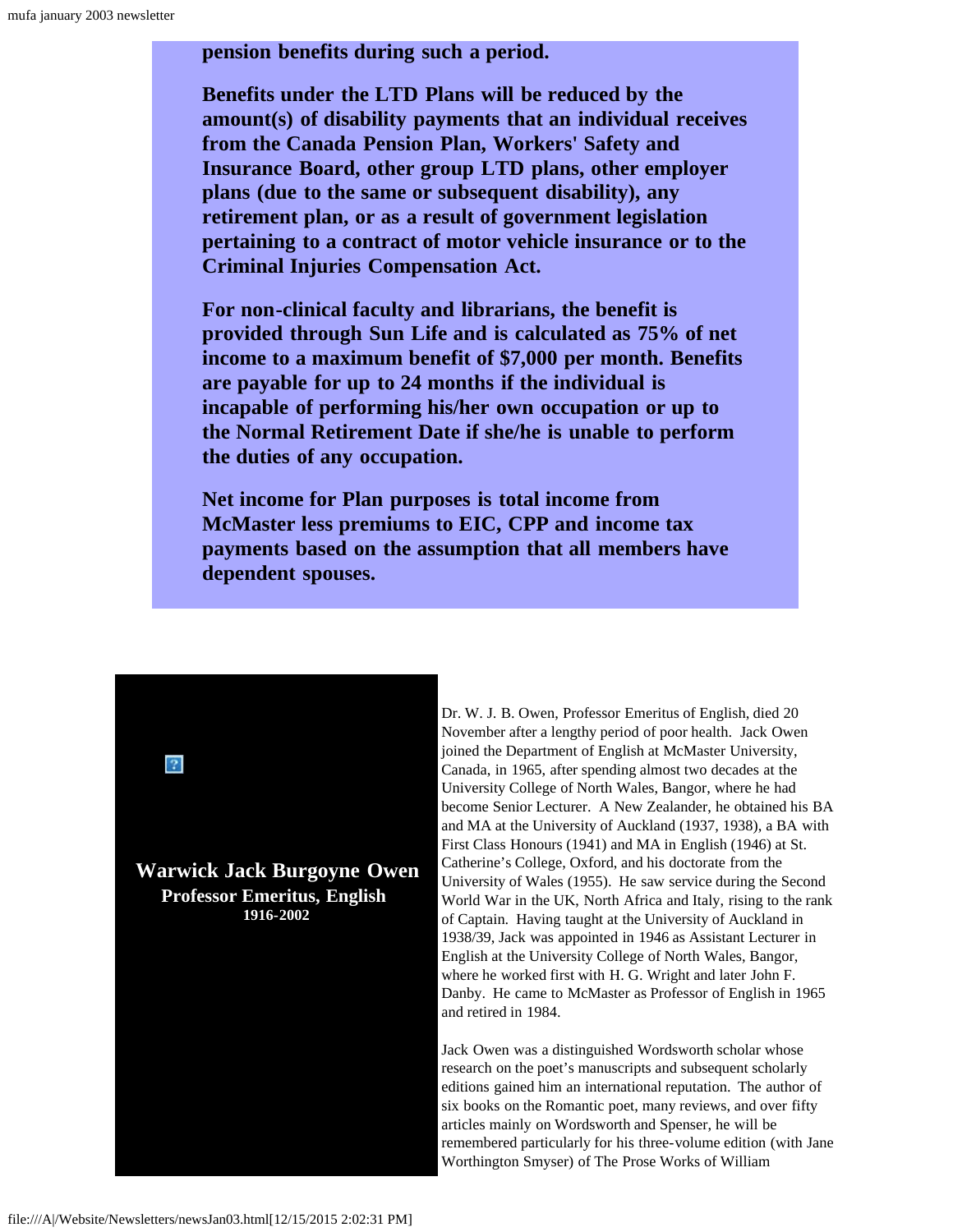

Wordsworth (Clarendon 1974) and his edition of The Fourteen-Book Prelude (1985) in the definitive Cornell Wordsworth series. After his retirement, he continued to research and publish until recent years.

In acknowledgement of his scholarly achievements, Jack was elected Fellow of the Royal Society of Canada in 1975 and granted an honorary doctorate by McMaster University in 1988. In 1973/74, he was appointed Research Fellow at the Institute for Advanced Studies at the University of Edinburgh and, in 1980/81, was awarded a John Simon Guggenheim Fellowship. He served also as Associate Trustee of the Dove Cottage Trust, Wordsworth's home at Grasmere, Cumbria. For twenty-five years Jack visited Grasmere to pursue his research on manuscripts in the Wordsworth library and to deliver papers annually at the Wordsworth Summer School at Rydal Mount. The scenery and its literary associations together made Grasmere a very special place for him.

Jack is survived by his wife Betty, his daughter Lynette, and son Graham.

<span id="page-5-0"></span>

## **Other Passages**

### **Gunter W. Bruns**

**Professor Emeritus Mathematics & Statistics died December 23, 2002**

### **Ernst O. Gadamer**

**Retired Professor Applied Mathematics died January 3, 2003**

### **James N. Siddall**

**Professor Emeritus Mechanical Engineering died December 26, 2002**

# <span id="page-5-1"></span> $|2|$ Money Matter\$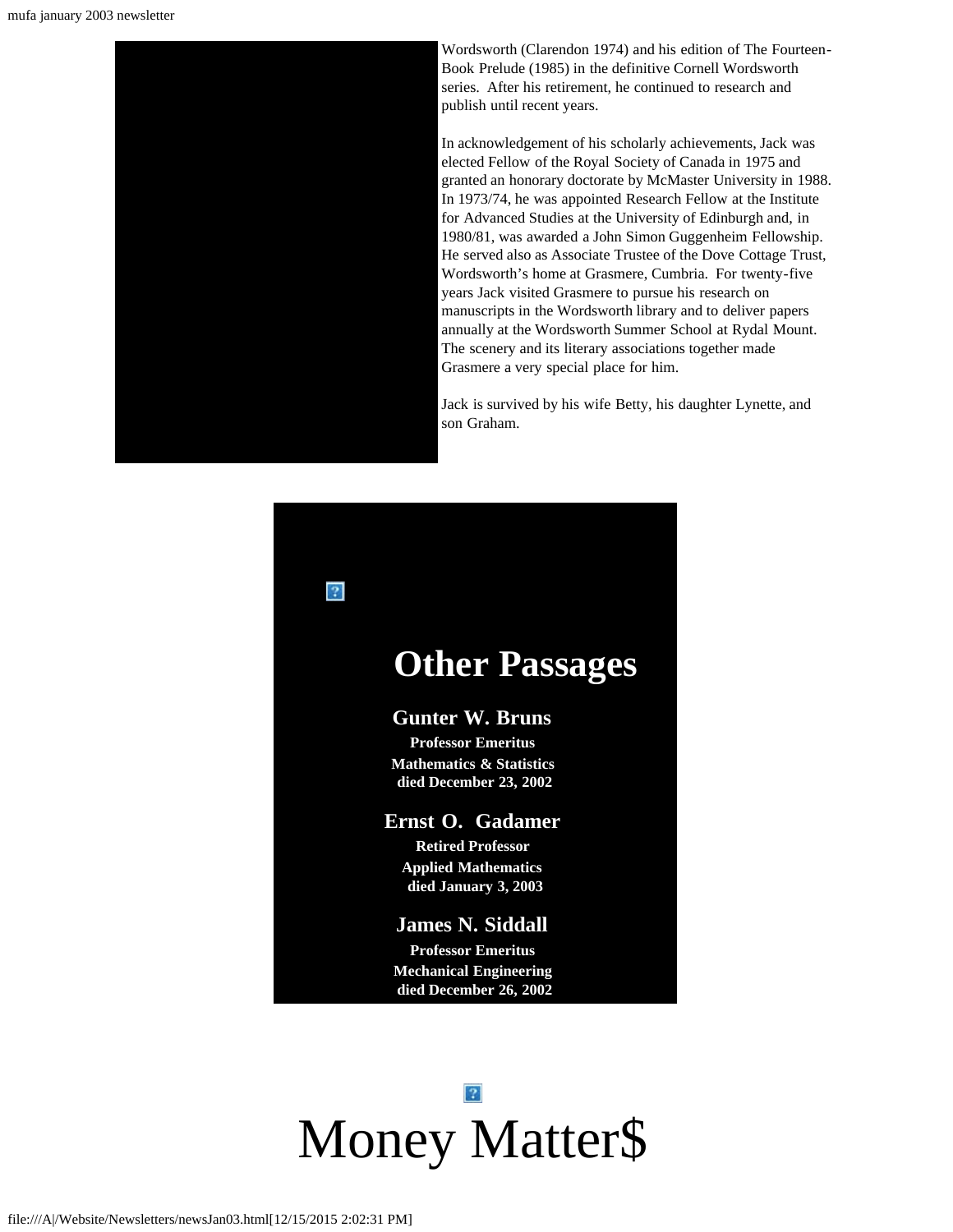*In response to requests from our members for financial information, we are pleased to provide the following column on what we hope will be a regular basis. The information below has been supplied by Joe Gadoury of Berkshire Securities. Please contact Mr. Gadoury directly at 905-529-5505 if you have any questions or require clarification.*

## Taking Control of YOUR Financial Future

In our previous three newsletters, we went over Rule #1: Set the Goal and the Time Frame to Achieve It; Rule # 2: Use Other Peoples's Knowledge and Rule #3: Pay Yourself First. As mentioned in the November issue, there's a variation on Rule # 3 which has actually created more net worth in society than most people can appreciate. And when done properly, can generate potentially much more tax efficient future cash flow too.

> **Wealth Law #4: Use Other People's Money**

Using other people's money or 'leveraging' as it is commonly known, is one of the most favored ways to increase one's net worth exponentially over time. Most people have used this concept at least once with the purchase of, usually their largest asset - their home. But it is rarely their best 'investment'. The unfortunate part of this practice is that the interest paid to subsidize this purchase in not generally tax deductible as it is in the US. Invariably this means that over a fully amortized period of say 15 years the total after tax cost of borrowing for a \$200,000 house with \$150,000 mortgage at an average interest rate of 6% will be almost \$227,000, or over 13.5% more than the actual price you paid for the house. The cost of borrowing would be about \$77,000 in total after tax dollars. Hmmm…some investment — but we all have to live somewhere.

However, the part that makes this all feasible is the monthly mortgage payment - which is an abstract form of the #3 — Pay Yourself First Rule. If you were to structure a similar type of arrangement where the borrowed money was used to purchase a qualified investment for tax purposes, the costs could actually be less than the above example since all the interest costs are tax deductible. And if you were to set up what I consider the 'perfect scenario' where you do not pay down the loan, but just the interest cost, the results could be even better.

In the interest only scenario payments to the interest cost could be considered similar to contributions to a 'Pay Yourself First' RRSP program. The amount of the tax deduction you would receive is exactly the same for the interest portion of any payments as it would be for the RRSP contribution. But unlike the RRSP program where you can modify or stop your payments quite easily, the leverage program commits you to make the monthly payments, a much more disciplined approach. And in that essence the risk factor for this type of program goes up exponentially, so this idea is not for the faint of heart or people who don't know how to budget. And it is not for those people with a short term time horizon of less than 5 years minimum.

But the future tax ramifications are also something to consider. As most people know, any RRSP proceeds are taxable when withdrawn regardless of whether they are principal or growth. In the leverage scenario, only the growth portion is taxed and since it is usually capital growth in nature, it is only taxed at half the rate of the RRSP. The much more favorable tax difference can best be explained in the following example.

Suppose you put \$200/month into an RRSP every month for the next 15 years. At a growth rate of 8% it will have a future value of about \$69,000. If your marginal tax rate (the rate on your last dollar earned in the year) is 30%, then that's the tax to be levied on the full \$69,000 regardless of when you withdraw it.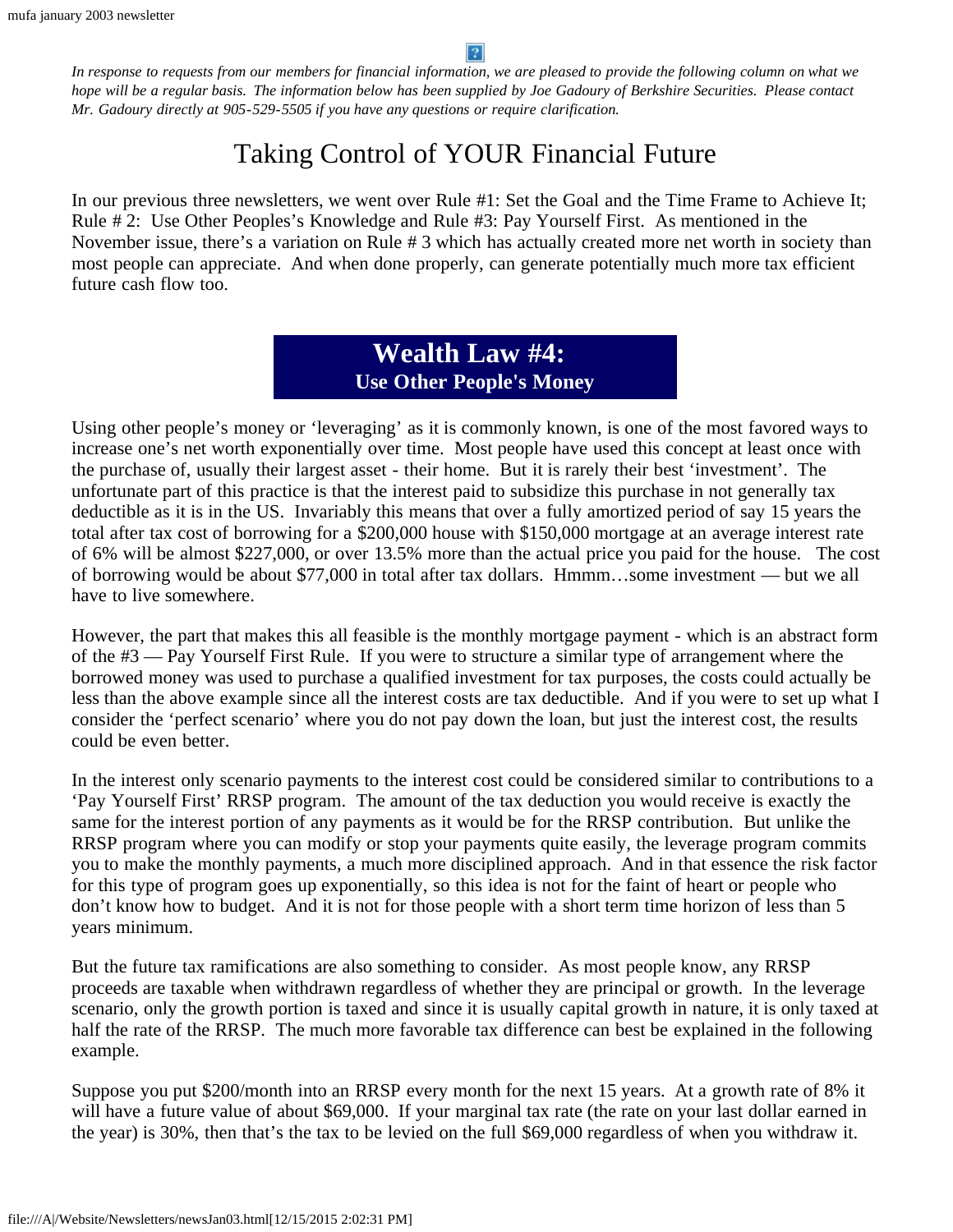On the other hand, in a pure interest only scenario, at an average borrowing rate of 6%, you could borrow around \$40,000 which would be invested in a qualified investment. This would cost the same \$200/month. At the same growth rate of 8% over the next 15 years, the future value would grow to about \$127,000. If you then paid off the original loan, you would be left with \$87,000. Since this is all considered capital growth, you would only pay tax on half of it at the similar tax rate above when you started to withdraw it. So in our example the end results of a more disciplined approach would be a much better after tax position than the standard everyday RRSP approach.

Doing something similar but amortizing the loan would not give as good a result as just the interest only scenario, but the end result is a paid off loan with still a much better after tax position than the regular RRSP.

You must always be aware that leveraging is a double edge sword. Both gains AND losses are enhanced because the money is borrowed. Remember that it eventually must be paid back, which makes this a much longer term strategy than most people can appreciate. And in periods of extended down markets, such as we have seen in the past  $2 \frac{1}{2}$  years, it's easy to lose your focus on what your long term objective is. That's where the next law can be the most important. See you when we explain it in the new year. And have a good one!

*Author's Note - if you wish copies of our normal quarterly newsletter, please send either your e-mail address or postal address to: [jgadoury@berkshire.ca.](mailto:jgadoury@berkshire.ca) Back issues are available upon request.*

*This publication contains opinions of the writer and may not reflect opinions of Berkshire Securities Inc. The information contained herein was obtained from sources believed to be reliable, but no representation, or warranty, express or implied, is made by the writer or Berkshire Securities Inc or any other person as to its accuracy, completeness or correctness.*

<span id="page-7-0"></span>*This publication is not meant to provide legal or account advice. As each situation is different you should consult your own professional advisers for advice based on your specific circumstances.*

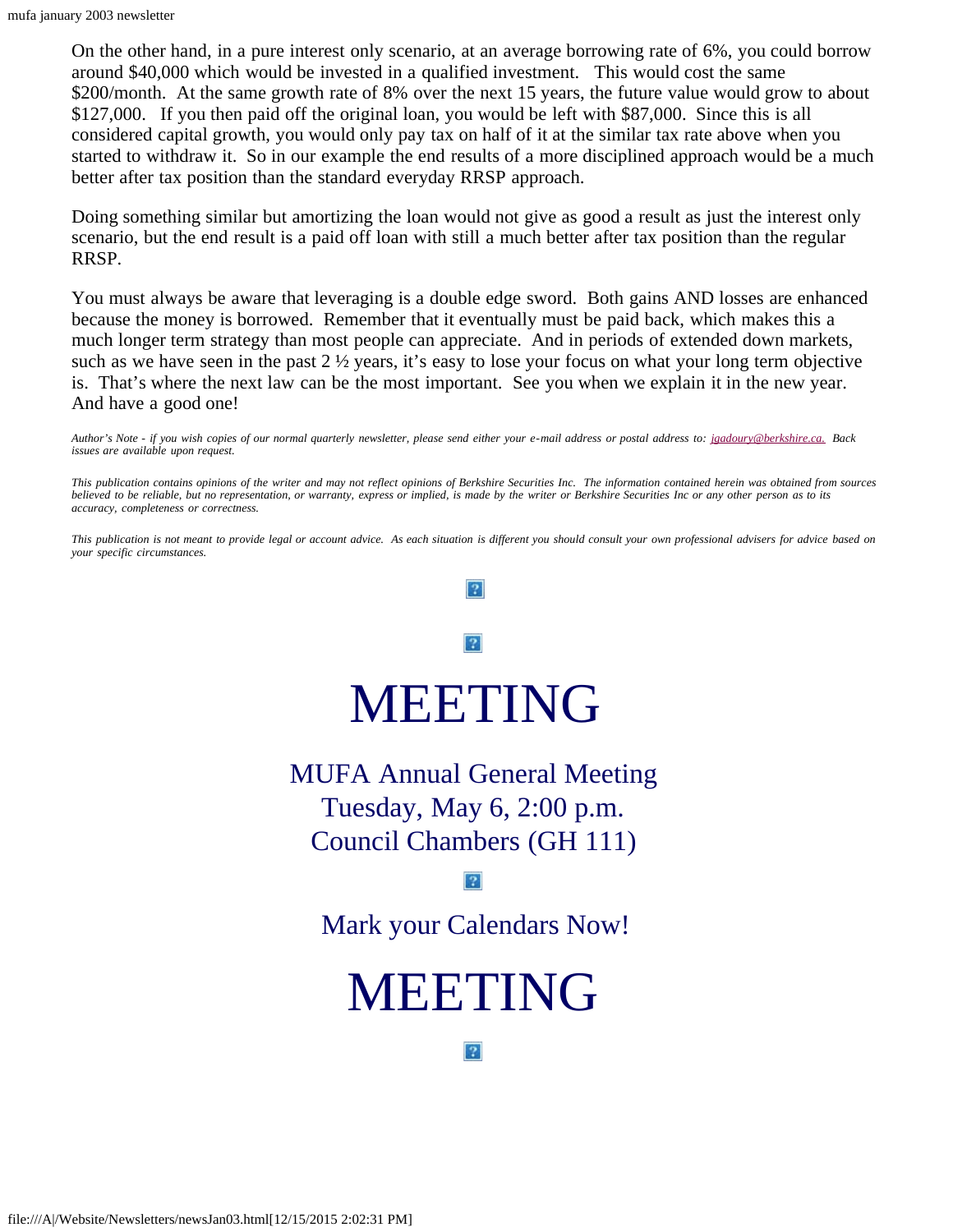# **2003/2004 Executive**

### $|2\rangle$

<span id="page-8-0"></span>If you are interested in serving on the Faculty Association Executive or know of someone who would make an excellent candidate, please contact us: Hamilton Hall 103A; Ext. 24682; [mufa@ mcmaster.ca\)](mailto:mufa@mcmaster.ca). **DEADLINE — FEBRUARY 15, 2003.**

#### $|2|$ **olunteers Needed!**

<span id="page-8-1"></span>A voluntary organization such as the McMaster University Faculty Association can succeed in serving the interests of its membership only to the extent that the members participate in formulating and executing policy. At any given time, approximately two dozen individuals carry the burden for all of the members and after a few years most of them are exhausted by the tasks which they have voluntarily borne. Their valuable experience and wisdom is then lost to us. The best way to lessen this attrition of talent is for more of the membership to give some time and effort to the Association. If you are not interested in putting your name forward for the Executive Committee, please use the form below to let us know if you would like to participate in MUFA's efforts by serving on one of the following committees.

-------------------------------

Yes, I am interested in working more closely with the Faculty Association. My interests are:

MUFA Council \_\_\_ Pension \_\_ Academic Affairs **Public Relations** Human Rights \_\_\_\_ Remunerations \_\_\_ Library \_\_\_ Grievances \_\_\_ Membership Tenure *Ad Hoc* Committees Special Assignment

Are there other areas where the Faculty Association might be useful to its members?

| <b>NAME</b>                                             | <b>EXTENSION</b>  |
|---------------------------------------------------------|-------------------|
| <b>DEPARTMENT</b><br>$\sim$<br>______<br>______<br>____ | E-<br><b>MAIL</b> |

\_\_\_\_\_\_\_\_\_\_\_\_\_\_\_\_\_\_\_\_\_\_\_\_\_\_\_\_\_\_\_\_\_\_\_\_\_\_\_\_\_\_\_\_\_\_\_\_\_\_\_\_\_\_\_\_\_\_\_\_\_\_\_\_\_\_\_\_\_

Return form to McMaster University Faculty Association, HH 103A